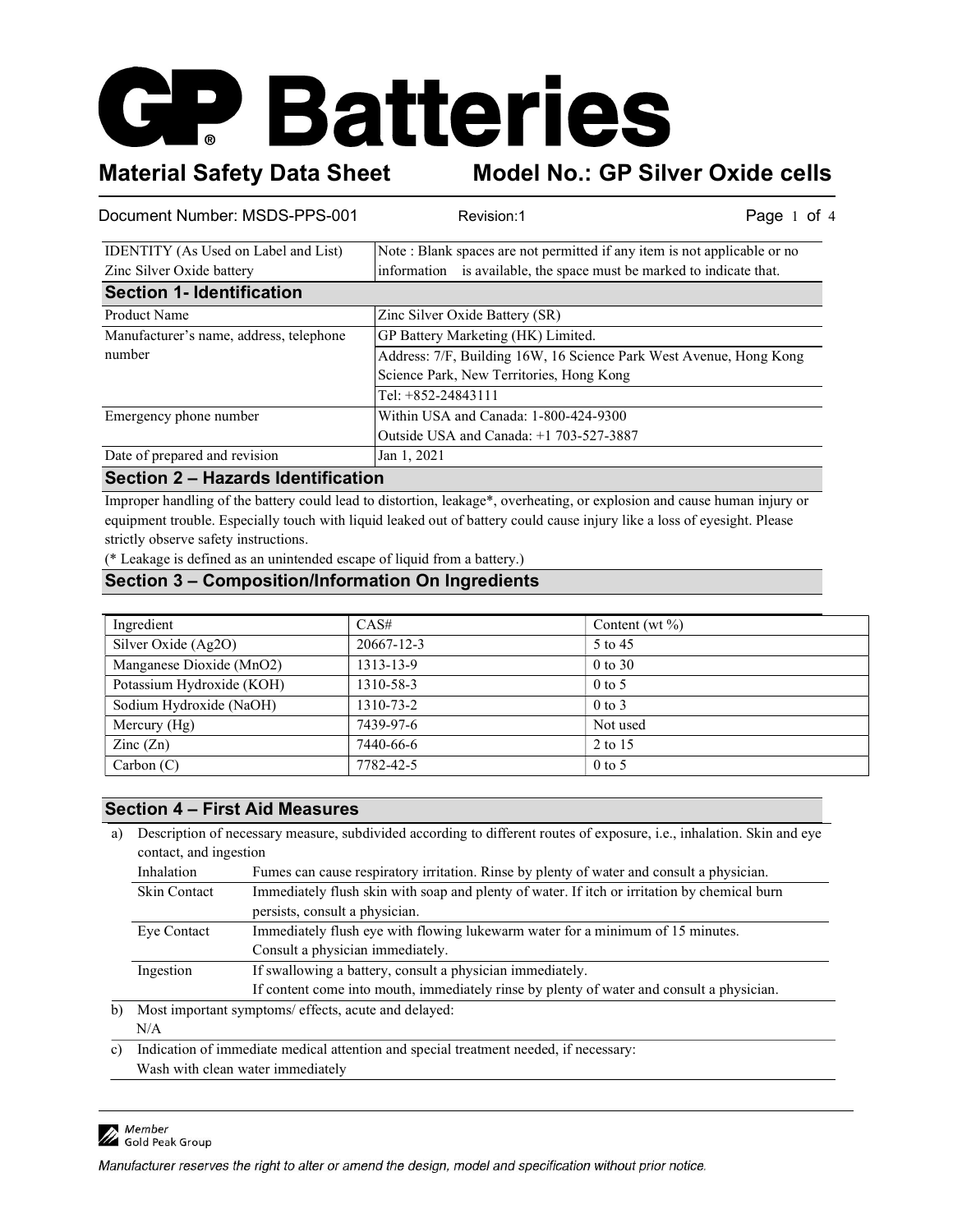# **Batteries**

Material Safety Data Sheet Model No.: GP Silver Oxide cells

Document Number: MSDS-PPS-001 Revision:1 Revision:1 Page 2 of 4

### Section 5 – Fire-Fighting Measures

a) Suitable (and unsuitable) Extinguishing Media Any class of extinguisher is effective.

b) Special Fire Fighting Procedures Protective equipment: Wear self-contained respirator and fully protective impervious suit. Not to inhale or not to come into eyes or skin with harmful alkaline mist.

c) Special Fire and Explosion Hazards Battery cells may rupture when exposed to excessive heat; this could result in the release of corrosive materials

## Section 6 – Accidental Release Measures

To contain and clean up leaks or spills: In the event of a battery rupture, prevent skin contact and wipe it with a dry cloth. If the liquid comes into contact with the skin, see section 4 – First Aid Measures.

# Section 7 – Handling and Storage

### a)Handling

Do not recharge.

Do not puncture or abuse.

Never swallow.

New touch liquid leading from a battery.

Never short-circuit the battery.

Never expose to naked flames – exposing to naked flames can caused the battery to explode.

Never heat.

#### b) Storage

Store batteries in a dry place. Storing unpackaged cells together could result in cell shorting and heat build-up.

Never store batteries in hot and high humid place.

Never let batteries contact with water.

| <b>Section 8– Exposure Control / Person Protection</b> |     |  |  |
|--------------------------------------------------------|-----|--|--|
| Respiratory protection (Special type):                 | N/A |  |  |
| Ventilation:                                           | N/A |  |  |
| Protective Gloves:                                     | N/A |  |  |
| Eye Protection:                                        | N/A |  |  |
| Other Protective Clothing                              | N/A |  |  |

#### Section 9 - Physical / Chemical Properties

Button shape with primary cell of 1.55V nominal voltage.

## Section 10 – Stability and Reactivity

| Stable or Unstable:                     | Stable (Performance deterioration depends on circumstance) |
|-----------------------------------------|------------------------------------------------------------|
| Incompatibility (Materials to avoid)    | N/A                                                        |
| Hazardous Decomposition or By products: | N/A                                                        |
| Hazardous Polymerization:               | N/A                                                        |
| Conditions to avoid:                    | See section 7.                                             |
|                                         |                                                            |

Member<br>A Gold Peak Group

Manufacturer reserves the right to alter or amend the design, model and specification without prior notice.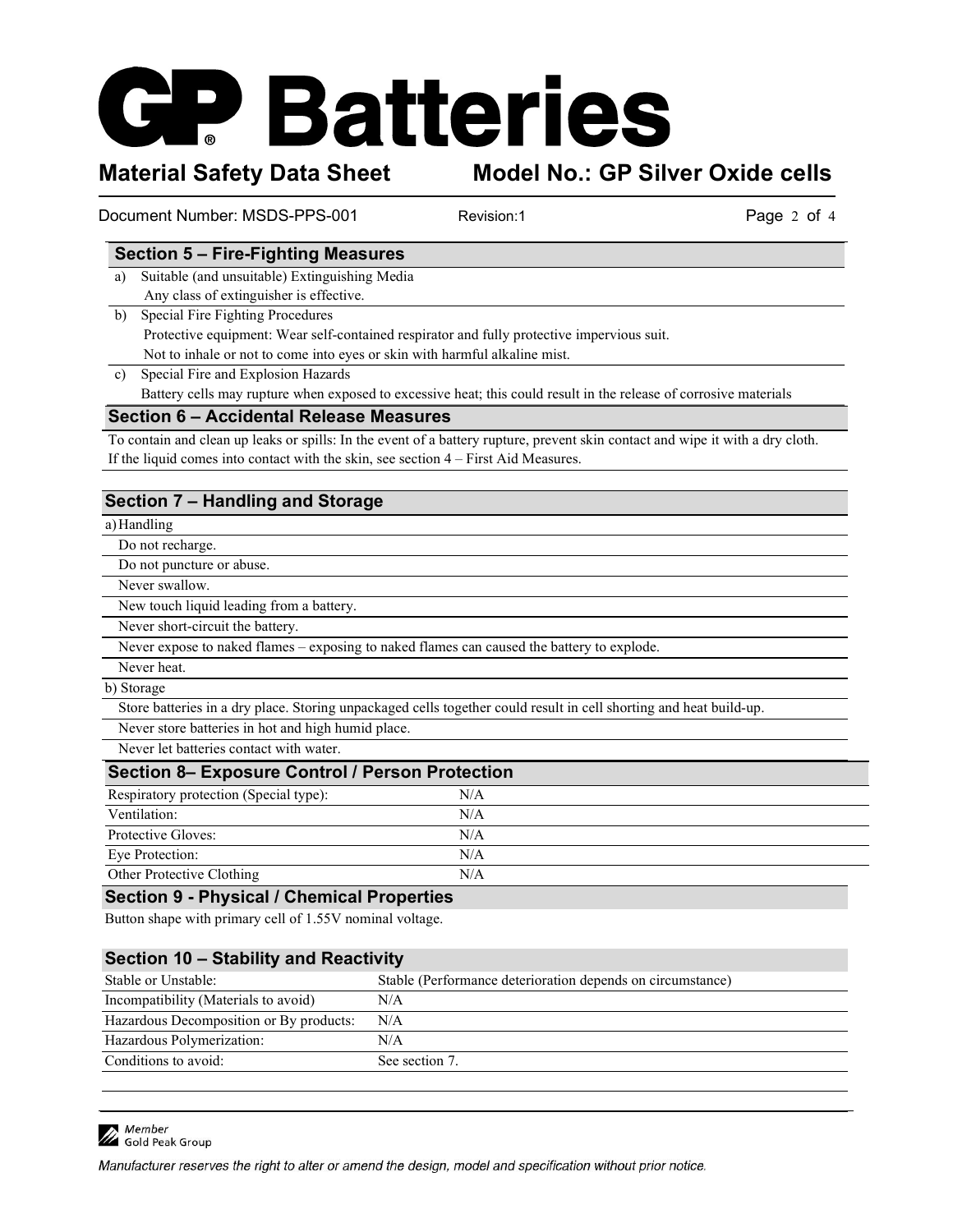# **Batteries**

Material Safety Data Sheet Model No.: GP Silver Oxide cells

Document Number: MSDS-PPS-001 Revision:1 Revision:1 Page 3 of 4

# Section 11 – Toxicological Information

As the contents are sealed in battery case, there is no toxicity.

### Section 12 – Ecological Information

If the battery is disposed of on land or in water, the battery case may corrode and liquid leak from the battery. Ecological information has not been reported.

### Section 13 – Disposal Considerations

Description of waste residues and information on their safe handling and methods of disposal, including the disposal of any contaminated packaging.

The battery may be regulated by national or local regulation. Please follow the instructions of proper regulation.

As electric capacity is left in a discarded battery and it comes into contact with other metals, it could lead to distortion, leakage, overheating, or explosion, so make sure to cover the (+) and (-) terminals with friction tape or some other insulator before disposal.

If you choose to retain discharged batteries and recycle be sure to store them out of the reach of children and pets.

### Section 14 – Transportation Information

#### TRANSPORTATION-SHIPPING:

These are considered "Dry cell" batteries and are unregulated for purposes of transportation by the U.S. Department of Transportation (DOT), International Civil Aviation Administration (ICAO), International Air Transport Association (IATA) Dangerous Goods Regulations 62th edition and International Maritime Dangerous Goods Regulations (IMDG). The only DOT requirement for shipping these batteries is special provision 130 which states: "Batteries, dry are not subject to the requirements of this subchapter only when they are offered for transportation in a manner that prevents the dangerous evolution of heat (For example, by the effective insulation of exposed terminals). The only requirements for shipping these batteries by ICAO and IATA is Special Provision A123 which states : "An electrical battery or battery powered device having the potential of dangerous evolutions of heat that is not prepared so as to prevent a short-circuit ( e.g. in the case of batteries, by the effective insulation of exposed terminals; or in the case of equipment, by disconnection of the battery and protection of exposed terminals) is forbidden from transportation." The international Maritime Dangerous Goods Code (IMDG) does not regulate such type of batteries. IMDG only regulate those batteries containing dry potassium hydroxide for ocean transportation under Special Provision 304 which says : "This entry may only be used for the transport of nonactivated batteries which contain dry potassium hydroxide and which are intended to be activated prior to use by the addition of an appropriate amount of water to the individual cells." The Batteries, dry, do not containing dry potassium hydroxide are not subject to the provision of this Code provided the batteries are securely packed and protected against short-circuits. Example of such batteries is: alkali-manganese, zinc-carbon, and nickel-cadmium batteries. Non-dangerous goods.

Such battery has been packed in inner packaging in such a manner as to effectively prevent short circuit and movement that could lead to short circuit.

IMO information is not regulated.

## Section 15 – Regulatory Information

Major environmental regulation is as follows: EU Battery Directive 2006/66/EC(2013/56/EU)

## Section 16 – Other Information

The data in this Material Safety Data Sheet relates only to the specific material designated herein. However, the data is provided without any warranty; expressed or implied, regarding its correctness or accuracy. It is the user's responsibility to assume liability on loss, injury, damage, or expense resulting from improper use of this product. We urge you to make this information available as appropriate in your organization and to any others with whom you arrange to handle this product.



Manufacturer reserves the right to alter or amend the design, model and specification without prior notice.